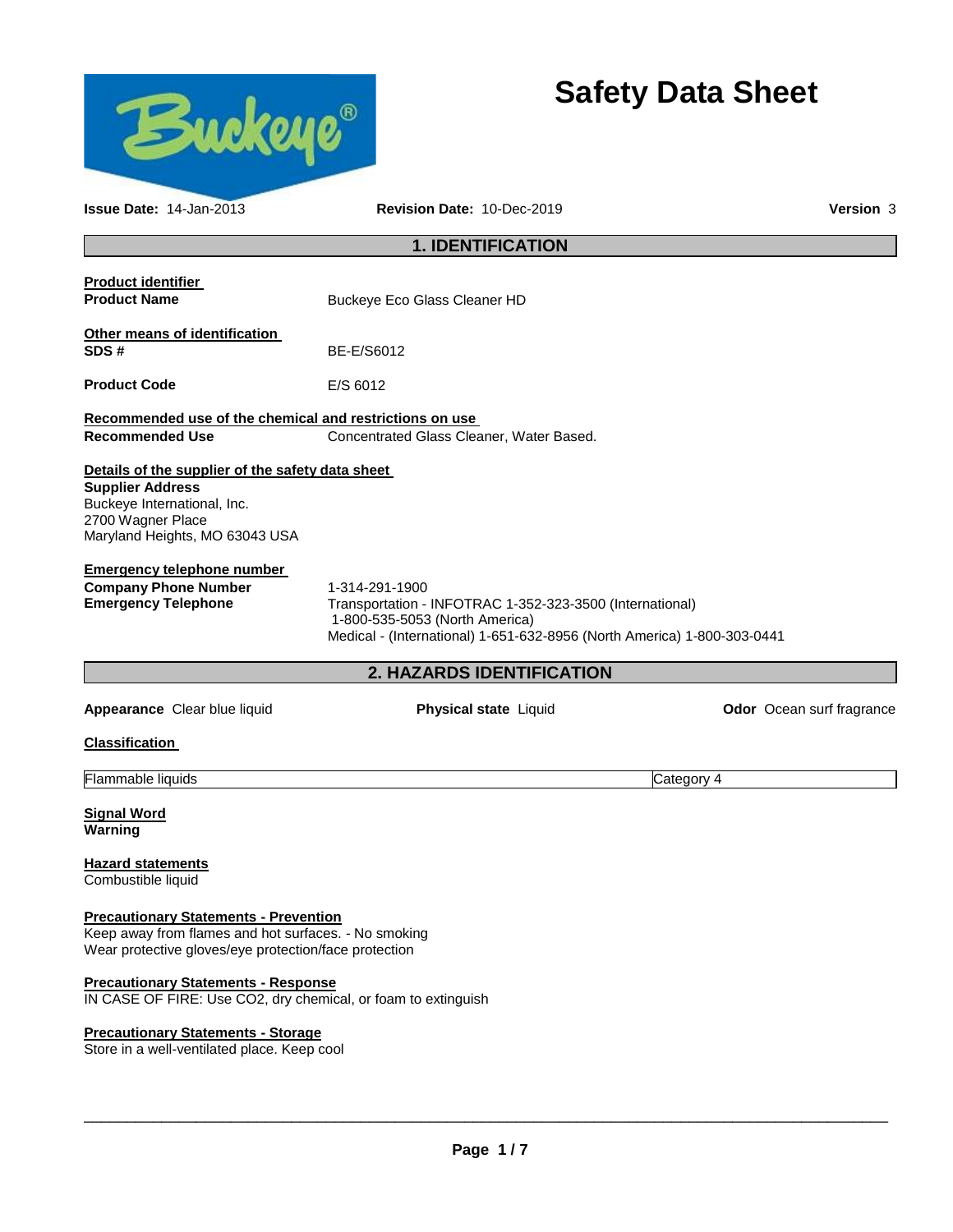#### **Precautionary Statements - Disposal**

Dispose of contents/container to an approved waste disposal plant

# **3. COMPOSITION/INFORMATION ON INGREDIENTS**

\_\_\_\_\_\_\_\_\_\_\_\_\_\_\_\_\_\_\_\_\_\_\_\_\_\_\_\_\_\_\_\_\_\_\_\_\_\_\_\_\_\_\_\_\_\_\_\_\_\_\_\_\_\_\_\_\_\_\_\_\_\_\_\_\_\_\_\_\_\_\_\_\_\_\_\_\_\_\_\_\_\_\_\_\_\_\_\_\_\_\_\_\_

| <b>Themical nation</b><br>name<br>⊶nem | . .<br>N0<br>umi | $\Omega$<br>Мc<br>nht-'<br>70 |
|----------------------------------------|------------------|-------------------------------|
| propanol<br>. -Methoxy-∵<br>-          | -98-<br>٬∩<br>ີ  | ററ<br>∙∠∪<br>ັ<br>___         |

\*\*If Chemical Name/CAS No is "proprietary" and/or Weight-% is listed as a range, the specific chemical identity and/or percentage of composition has been withheld as a trade secret.\*\*

# **4. FIRST AID MEASURES**

#### **Description of first aid measures**

| <b>General Advice</b>                                                                                            | Provide this SDS to medical personnel for treatment.                                                                    |
|------------------------------------------------------------------------------------------------------------------|-------------------------------------------------------------------------------------------------------------------------|
| <b>Eye Contact</b>                                                                                               | Rinse thoroughly with plenty of water for at least 15 minutes, lifting lower and upper eyelids.<br>Consult a physician. |
| <b>Skin Contact</b>                                                                                              | Wash off immediately with plenty of water for at least 15 minutes.                                                      |
| <b>Inhalation</b>                                                                                                | Remove to fresh air.                                                                                                    |
| Ingestion                                                                                                        | Clean mouth with water and drink afterwards plenty of water.                                                            |
| Most important symptoms and effects, both acute and delayed                                                      |                                                                                                                         |
| <b>Symptoms</b>                                                                                                  | May cause eye and skin irritation.                                                                                      |
| الرجاد والمتحدث والمتحدث المالون والمتواطن والمتحال والمتالي والمتحدث والمالية والمتحدث والمتحال والمتحال والمحا |                                                                                                                         |

# **Indication of any immediate medical attention and special treatment needed**

**Notes to Physician Treat symptomatically.** 

# **5. FIRE-FIGHTING MEASURES**

#### **Suitable Extinguishing Media**

Use extinguishing measures that are appropriate to local circumstances and the surrounding environment.

**Unsuitable Extinguishing Media** Not determined.

#### **Specific Hazards Arising from the Chemical**

Not determined.

**Hazardous combustion products** Carbon oxides.

#### **Protective equipment and precautions for firefighters**

As in any fire, wear self-contained breathing apparatus pressure-demand, MSHA/NIOSH (approved or equivalent) and full protective gear.

# **6. ACCIDENTAL RELEASE MEASURES**

# **Personal precautions, protective equipment and emergency procedures**

**Personal Precautions Use personal protective equipment as required.**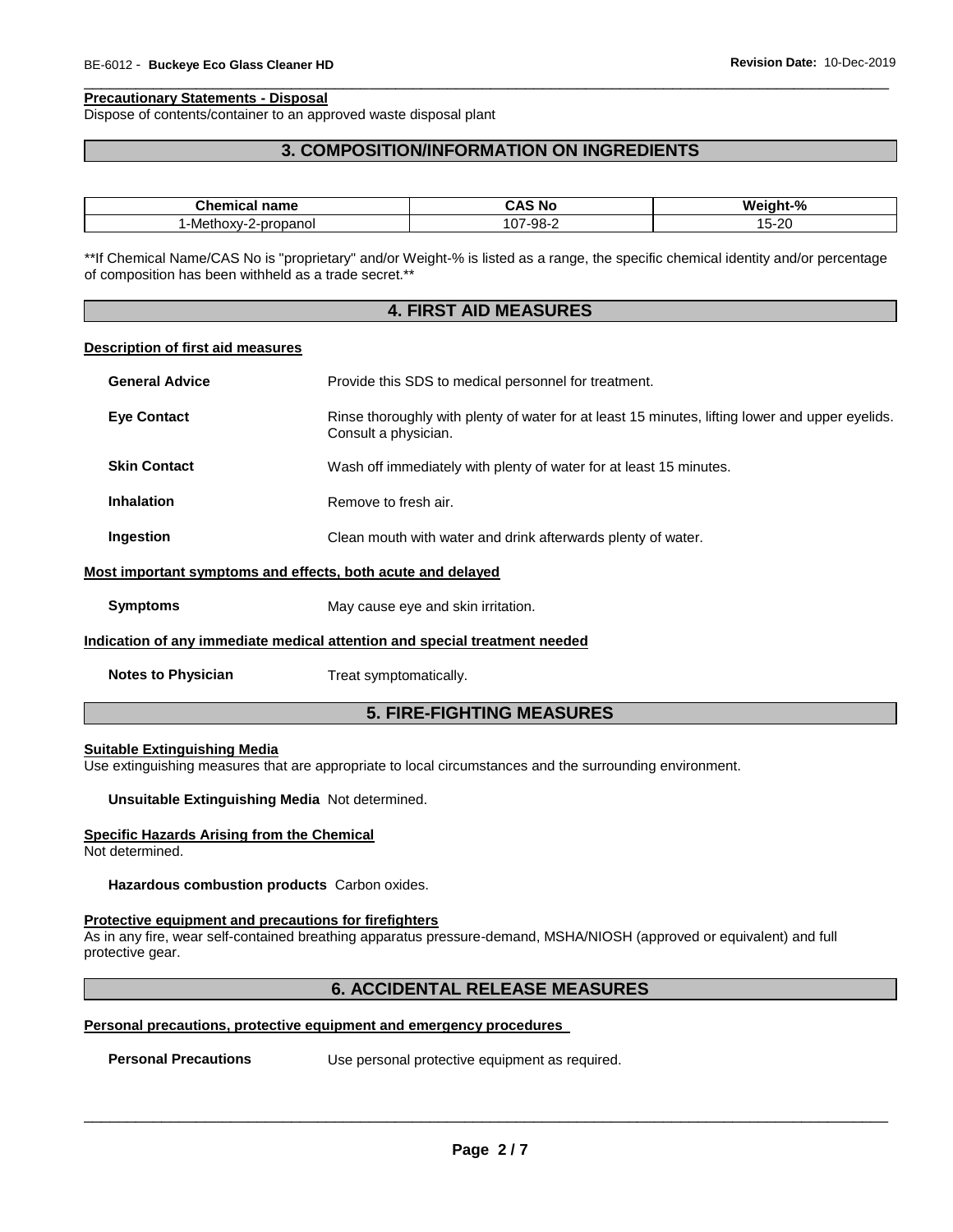#### **Environmental precautions**

**Environmental precautions** See Section 12 for additional Ecological Information.

#### **Methods and material for containment and cleaning up**

| <b>Methods for Containment</b> | Prevent further leakage or spillage if safe to do so.                                                                                                                                                      |
|--------------------------------|------------------------------------------------------------------------------------------------------------------------------------------------------------------------------------------------------------|
| <b>Methods for Clean-Up</b>    | Pick up with mop, wet/dry vac, or absorbent material. Rinse area with clear water and allow<br>floor to dry before allowing traffic. Dispose of contents/container to an approved waste<br>disposal plant. |

\_\_\_\_\_\_\_\_\_\_\_\_\_\_\_\_\_\_\_\_\_\_\_\_\_\_\_\_\_\_\_\_\_\_\_\_\_\_\_\_\_\_\_\_\_\_\_\_\_\_\_\_\_\_\_\_\_\_\_\_\_\_\_\_\_\_\_\_\_\_\_\_\_\_\_\_\_\_\_\_\_\_\_\_\_\_\_\_\_\_\_\_\_

# **7. HANDLING AND STORAGE**

# **Precautions for safe handling**

**Advice on Safe Handling** Handle in accordance with good industrial hygiene and safety practice. Keep away from heat/sparks/open flames/hot surfaces. — No smoking. Wear protective gloves/protective clothing and eye/face protection. Keep cool.

#### **Conditions for safe storage, including any incompatibilities**

| <b>Storage Conditions</b> | Keep containers tightly closed in a dry, cool and well-ventilated place. Keep locked up and<br>out of reach of children. Store at room temperature. |
|---------------------------|-----------------------------------------------------------------------------------------------------------------------------------------------------|
| Incompatible Materials    | Do not mix with chlorinated detergents (bleach).                                                                                                    |

# **8. EXPOSURE CONTROLS/PERSONAL PROTECTION**

# **Exposure Guidelines**

| <b>Chemical name</b> | <b>ACGIH TLV</b> | <b>OSHA PEL</b>                      | <b>NIOSH IDLH</b>         |
|----------------------|------------------|--------------------------------------|---------------------------|
| 1-Methoxy-2-propanol | STEL: 100 ppm    | (vacated) TWA: 100 ppm               | TWA: 100 ppm              |
| 107-98-2             | TWA: 50 ppm      | (vacated) TWA: $360 \text{ mg/m}^3$  | TWA: $360 \text{ mg/m}^3$ |
|                      |                  | (vacated) STEL: 150 ppm              | STEL: 150 ppm             |
|                      |                  | (vacated) STEL: $540 \text{ mg/m}^3$ | STEL: 540 mg/m $3$        |

#### **Appropriate engineering controls**

**Engineering Controls** Apply technical measures to comply with the occupational exposure limits. Showers. Eyewash stations. Ventilation systems.

#### **Individual protection measures, such as personal protective equipment**

| <b>Eye/Face Protection</b>                                                                                             | Wear safety glasses or goggles to protect against exposure. Refer to 29 CFR 1910.133 for<br>eye and face protection regulations.    |
|------------------------------------------------------------------------------------------------------------------------|-------------------------------------------------------------------------------------------------------------------------------------|
| <b>Skin and Body Protection</b>                                                                                        | Wear protective gloves. Refer to 29 CFR 1910.138 for appropriate skin and body<br>protection.                                       |
| <b>Respiratory Protection</b>                                                                                          | No protective equipment is needed under normal use conditions. Refer to 29 CFR 1910.134<br>for respiratory protection requirements. |
| General Hygiene Considerations Handle in accordance with good industrial hygiene and safety practice. Wash face, hands |                                                                                                                                     |

\_\_\_\_\_\_\_\_\_\_\_\_\_\_\_\_\_\_\_\_\_\_\_\_\_\_\_\_\_\_\_\_\_\_\_\_\_\_\_\_\_\_\_\_\_\_\_\_\_\_\_\_\_\_\_\_\_\_\_\_\_\_\_\_\_\_\_\_\_\_\_\_\_\_\_\_\_\_\_\_\_\_\_\_\_\_\_\_\_\_\_\_\_

and any exposed skin thoroughly after handling.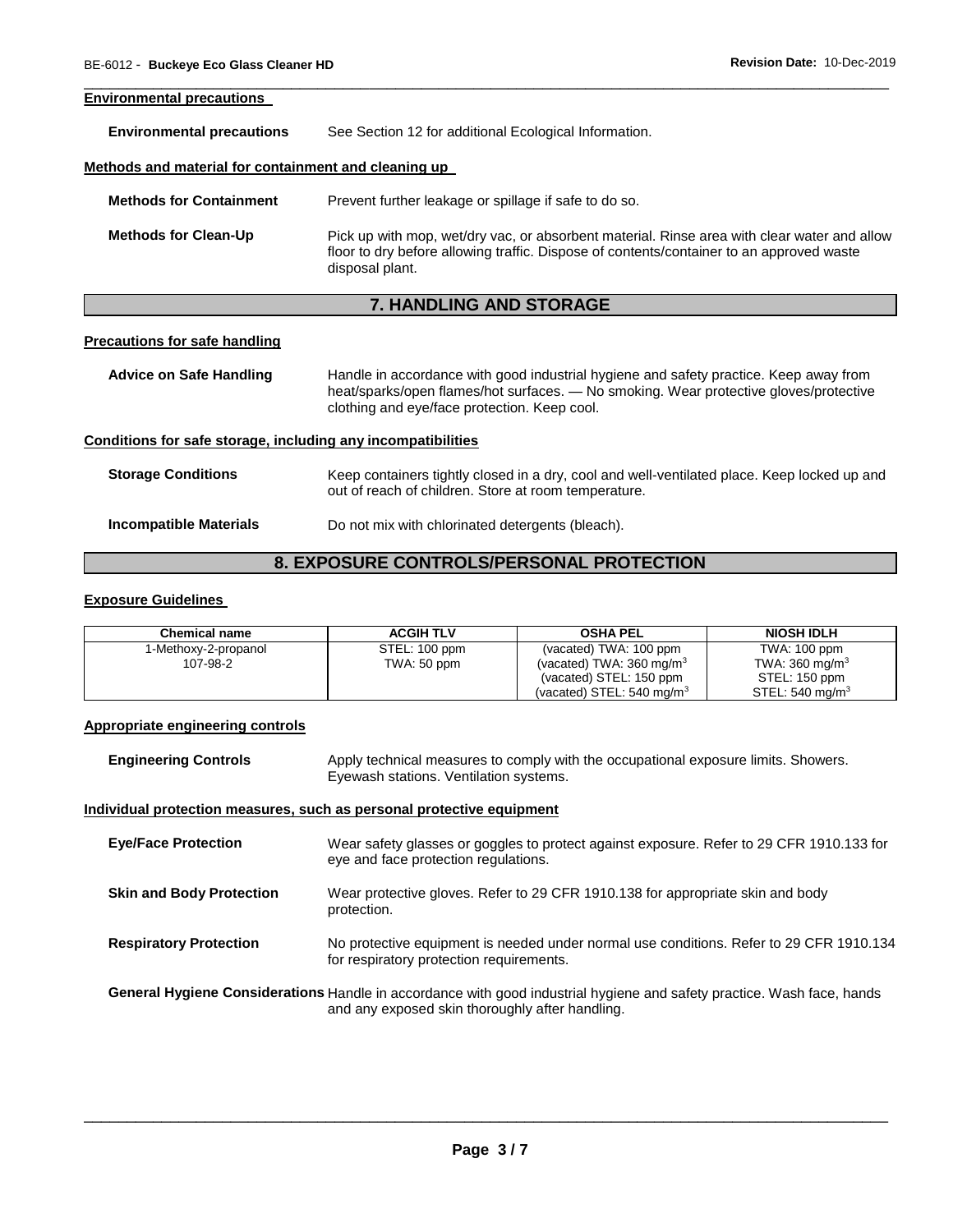# \_\_\_\_\_\_\_\_\_\_\_\_\_\_\_\_\_\_\_\_\_\_\_\_\_\_\_\_\_\_\_\_\_\_\_\_\_\_\_\_\_\_\_\_\_\_\_\_\_\_\_\_\_\_\_\_\_\_\_\_\_\_\_\_\_\_\_\_\_\_\_\_\_\_\_\_\_\_\_\_\_\_\_\_\_\_\_\_\_\_\_\_\_ **9. PHYSICAL AND CHEMICAL PROPERTIES**

# **Information on basic physical and chemical properties**

| <b>Physical state</b>            | Liquid                          |                       |                      |
|----------------------------------|---------------------------------|-----------------------|----------------------|
| Appearance                       | Clear blue liquid               | Odor                  | Ocean surf fragrance |
| Color                            | <b>Blue</b>                     | <b>Odor Threshold</b> | Not determined       |
| <b>Property</b>                  | Values                          | Remarks • Method      |                      |
| pH                               | Concentrate: $7.5 +/- 0.5$      |                       |                      |
|                                  | Use Dilution: 7.0+/- 0.5 (1:16) |                       |                      |
| Melting point / freezing point   | Not determined                  |                       |                      |
| Boiling point / boiling range    | 100 °C / 212 °F                 |                       |                      |
| <b>Flash point</b>               | 68.3 °C / 155 °F                |                       |                      |
| <b>Evaporation Rate</b>          | 1.0                             | $(n-BuAc=1)$          |                      |
| <b>Flammability (Solid, Gas)</b> | Liquid- Not Applicable          |                       |                      |
| <b>Flammability Limit in Air</b> |                                 |                       |                      |
| Upper flammability or explosive  | Not determined                  |                       |                      |
| <b>limits</b>                    |                                 |                       |                      |
| Lower flammability or explosive  | Not determined                  |                       |                      |
| limits                           |                                 |                       |                      |
| <b>Vapor Pressure</b>            | Not determined                  |                       |                      |
| <b>Vapor Density</b>             | Not determined                  |                       |                      |
| <b>Relative Density</b>          | 1.00                            |                       |                      |
| <b>Water Solubility</b>          | Mostly Soluble                  |                       |                      |
| Solubility in other solvents     | Not determined                  |                       |                      |
| <b>Partition Coefficient</b>     | Not determined                  |                       |                      |
| <b>Autoignition temperature</b>  | Not determined                  |                       |                      |
| <b>Decomposition temperature</b> | Not determined                  |                       |                      |
| Kinematic viscosity              | Not determined                  |                       |                      |
| <b>Dynamic Viscosity</b>         | Not determined                  |                       |                      |
| <b>Explosive Properties</b>      | Not determined                  |                       |                      |
| <b>Oxidizing Properties</b>      | Not determined                  |                       |                      |

# **10. STABILITY AND REACTIVITY**

# **Reactivity**

Not reactive under normal conditions.

# **Chemical stability**

Stable under recommended storage conditions.

# **Possibility of hazardous reactions**

None under normal processing.

**Hazardous Polymerization** Hazardous polymerization does not occur.

#### **Conditions to Avoid**

Heat, flames and sparks.

# **Incompatible materials**

Do not mix with chlorinated detergents (bleach).

# **Hazardous decomposition products**

Carbon oxides. Sulfur oxides.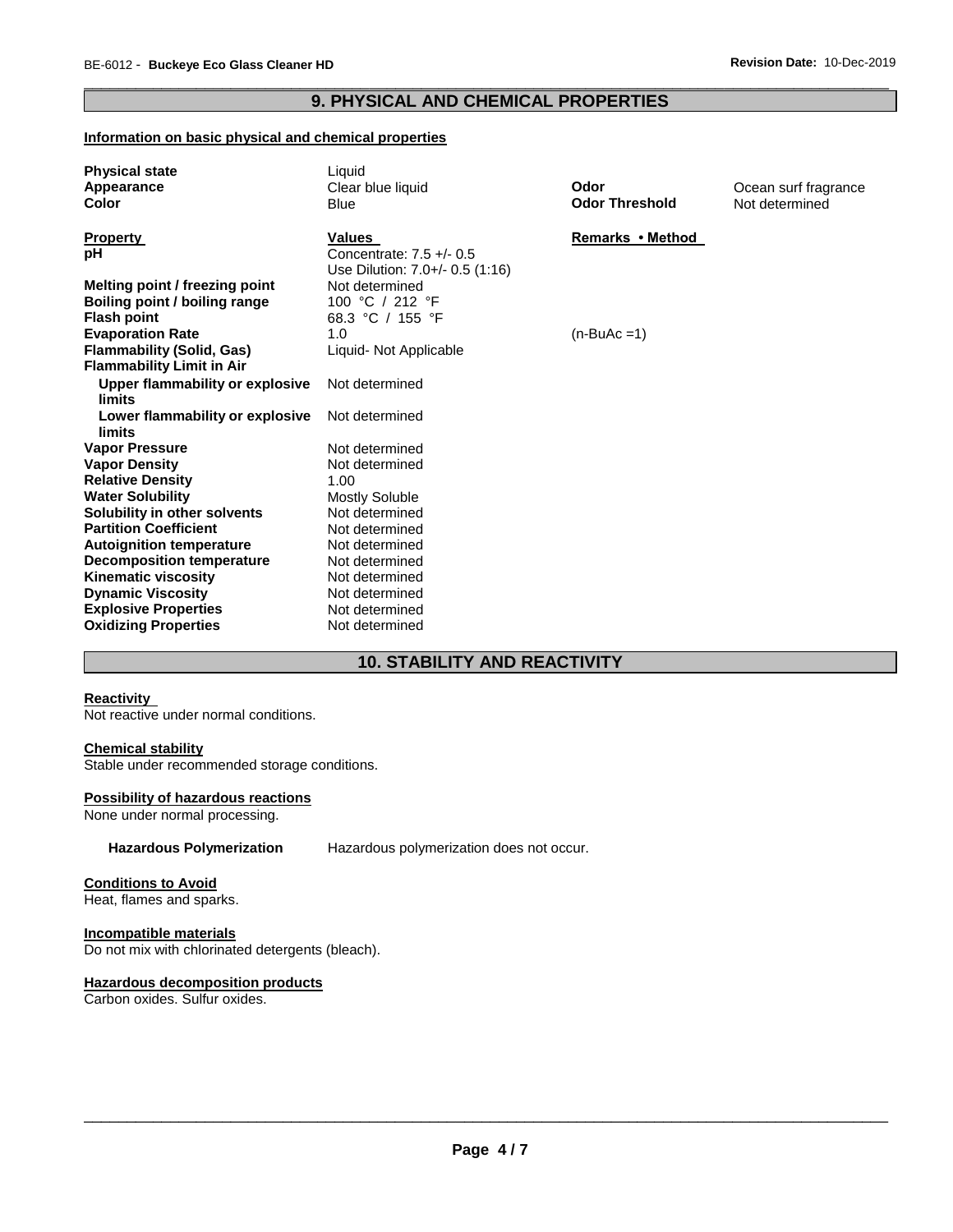# \_\_\_\_\_\_\_\_\_\_\_\_\_\_\_\_\_\_\_\_\_\_\_\_\_\_\_\_\_\_\_\_\_\_\_\_\_\_\_\_\_\_\_\_\_\_\_\_\_\_\_\_\_\_\_\_\_\_\_\_\_\_\_\_\_\_\_\_\_\_\_\_\_\_\_\_\_\_\_\_\_\_\_\_\_\_\_\_\_\_\_\_\_ **11. TOXICOLOGICAL INFORMATION**

# **Information on likely routes of exposure**

| <b>Product Information</b> |                          |
|----------------------------|--------------------------|
| <b>Eye Contact</b>         | Avoid contact with eyes. |
| <b>Skin Contact</b>        | Avoid contact with skin. |
| <b>Inhalation</b>          | Do not inhale.           |
| Ingestion                  | Do not ingest.           |

#### **Component Information**

| Chemical name        | Oral LD50            | Dermal LD50 | <b>Inhalation LC50</b> |
|----------------------|----------------------|-------------|------------------------|
| I-Methoxy-2-propanol | $=$ 5000 mg/kg (Rat) | ' Rabbit    | ์ Rat ) 6 h            |
| 107-98-2             |                      | = 13 g/kg   | 7559 ppm               |

# **Symptoms related to the physical, chemical and toxicological characteristics**

**Symptoms** Please see section 4 of this SDS for symptoms.

# **Delayed and immediate effects as well as chronic effects from short and long-term exposure**

| Carcinogenicity | Based on the information provided, this product does not contain any carcinogens or |
|-----------------|-------------------------------------------------------------------------------------|
|                 | potential carcinogens as listed by OSHA, IARC or NTP.                               |

#### **Numerical measures of toxicity**

#### **The following values are calculated based on chapter 3.1 of the GHS document** .

| <b>Unknown Acute Toxicity</b> | 16.5 % of the mixture consists of ingredient(s) of unknown toxicity. |
|-------------------------------|----------------------------------------------------------------------|
| Oral LD50                     | 30,303.03 mg/kg                                                      |
| <b>Dermal LD50</b>            | 78,787.90 mg/kg mg/L                                                 |
| ATEmix (inhalation-vapor)     | 207.02 mg/L                                                          |

# **12. ECOLOGICAL INFORMATION**

# **Ecotoxicity**

The product is not classified as environmentally hazardous. However, this does not exclude the possibility that large or frequent spills can have a harmful or damaging effect on the environment.

# **Component Information**

| Chemical name        | Algae/aguatic plants | Fish                                                               | Crustacea |
|----------------------|----------------------|--------------------------------------------------------------------|-----------|
| 1-Methoxy-2-propanol |                      | 20.8: 96 h Pimephales promelas q/L  23300: 48 h Daphnia magna mg/L |           |
| 107-98-2             |                      | LC50 static 4600 - 10000: 96 h                                     | EC50      |
|                      |                      | Leuciscus idus mg/L LC50 static                                    |           |

# **Persistence/Degradability**

Not determined.

#### **Bioaccumulation**

There is no data for this product.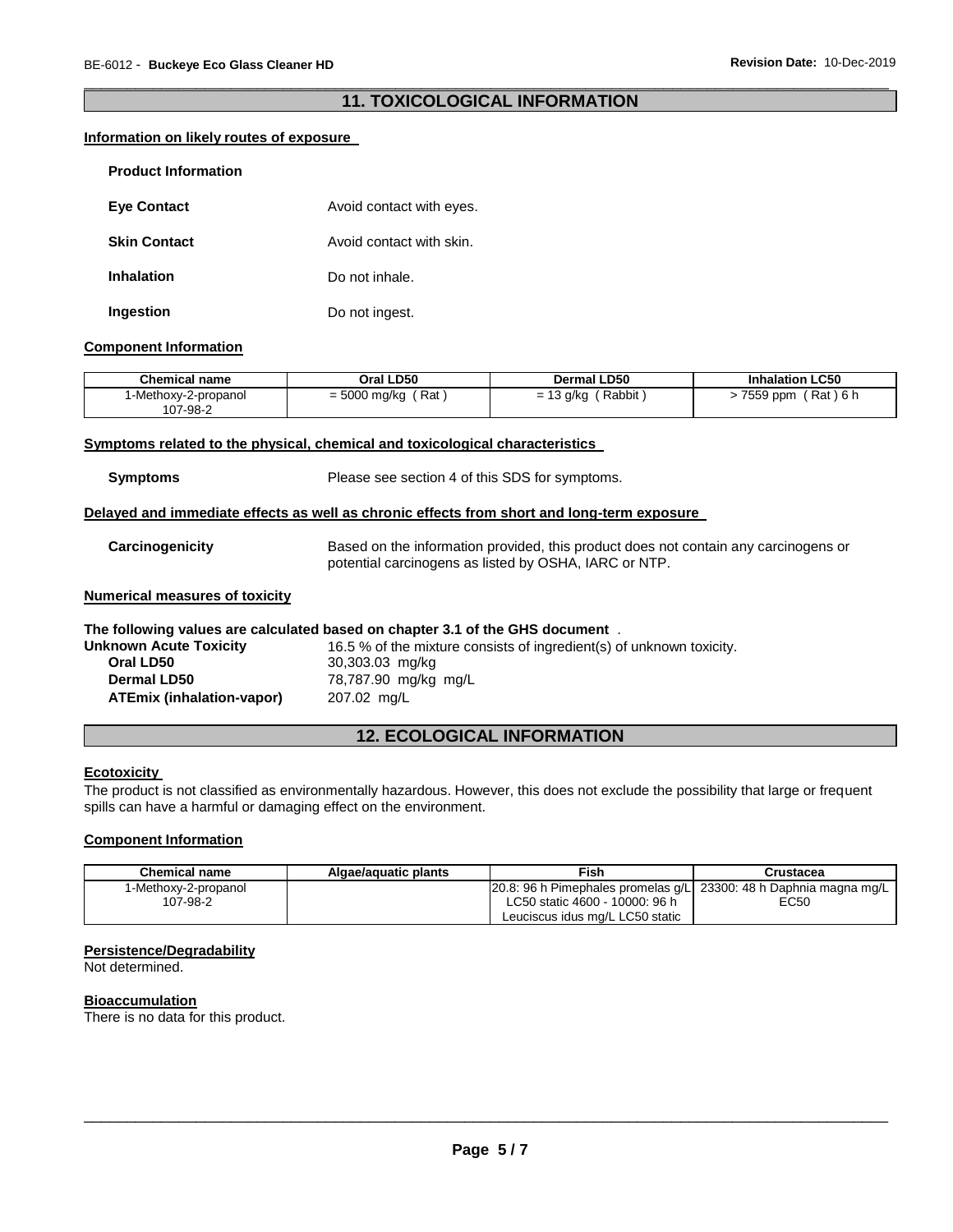#### **Mobility**

| <b>Chemical name</b> | coefficient<br>ан |
|----------------------|-------------------|
| -Methoxy-2-propanol  | 0.437             |
| 107-98-2             |                   |

\_\_\_\_\_\_\_\_\_\_\_\_\_\_\_\_\_\_\_\_\_\_\_\_\_\_\_\_\_\_\_\_\_\_\_\_\_\_\_\_\_\_\_\_\_\_\_\_\_\_\_\_\_\_\_\_\_\_\_\_\_\_\_\_\_\_\_\_\_\_\_\_\_\_\_\_\_\_\_\_\_\_\_\_\_\_\_\_\_\_\_\_\_

#### **Other Adverse Effects**

Not determined

# **13. DISPOSAL CONSIDERATIONS**

#### **Waste Treatment Methods**

| <b>Disposal of Wastes</b>        | Disposal should be in accordance with applicable regional, national and local laws and<br>regulations.                         |  |  |  |  |
|----------------------------------|--------------------------------------------------------------------------------------------------------------------------------|--|--|--|--|
| <b>Contaminated Packaging</b>    | Disposal should be in accordance with applicable regional, national and local laws and<br>regulations.                         |  |  |  |  |
| <b>14. TRANSPORT INFORMATION</b> |                                                                                                                                |  |  |  |  |
| <b>Note</b>                      | Please see current shipping paper for most up to date shipping information, including<br>exemptions and special circumstances. |  |  |  |  |
| DOT                              | Not regulated                                                                                                                  |  |  |  |  |
| <b>ATAI</b>                      | Not regulated                                                                                                                  |  |  |  |  |
| <b>IMDG</b>                      | Not regulated                                                                                                                  |  |  |  |  |

# **15. REGULATORY INFORMATION**

# **International Inventories**

| <b>Chemical name</b>   | <b>ITSCA TSCA Inventory DSL/NDSL EINECS/ELI</b> |            | <b>ENCS</b> | <b>IECSC</b> | <b>KECL</b> | <b>PICCS</b> | <b>AICS</b> |
|------------------------|-------------------------------------------------|------------|-------------|--------------|-------------|--------------|-------------|
|                        | <b>Status</b>                                   | <b>NCS</b> |             |              |             |              |             |
| 1-Methoxy-2-propanol   | ACTIVE                                          |            |             |              |             |              |             |
| Alpha Olefin Sulfonate | ACTIVE                                          |            |             |              |             |              |             |

#### **Legend:**

*TSCA - United States Toxic Substances Control Act Section 8(b) Inventory* 

*DSL/NDSL - Canadian Domestic Substances List/Non-Domestic Substances List* 

*EINECS/ELINCS - European Inventory of Existing Chemical Substances/European List of Notified Chemical Substances* 

*ENCS - Japan Existing and New Chemical Substances* 

*IECSC - China Inventory of Existing Chemical Substances* 

*KECL - Korean Existing and Evaluated Chemical Substances* 

*PICCS - Philippines Inventory of Chemicals and Chemical Substances* 

*AICS - Australian Inventory of Chemical Substances* 

#### **US Federal Regulations**

#### **CERCLA**

This material, as supplied, does not contain any substances regulated as hazardous substances under the Comprehensive Environmental Response Compensation and Liability Act (CERCLA) (40 CFR 302) or the Superfund Amendments and Reauthorization Act (SARA) (40 CFR 355).

#### **SARA 313**

Section 313 of Title III of the Superfund Amendments and Reauthorization Act of 1986 (SARA). This product does not contain any chemicals which are subject to the reporting requirements of the Act and Title 40 of the Code of Federal Regulations, Part 372